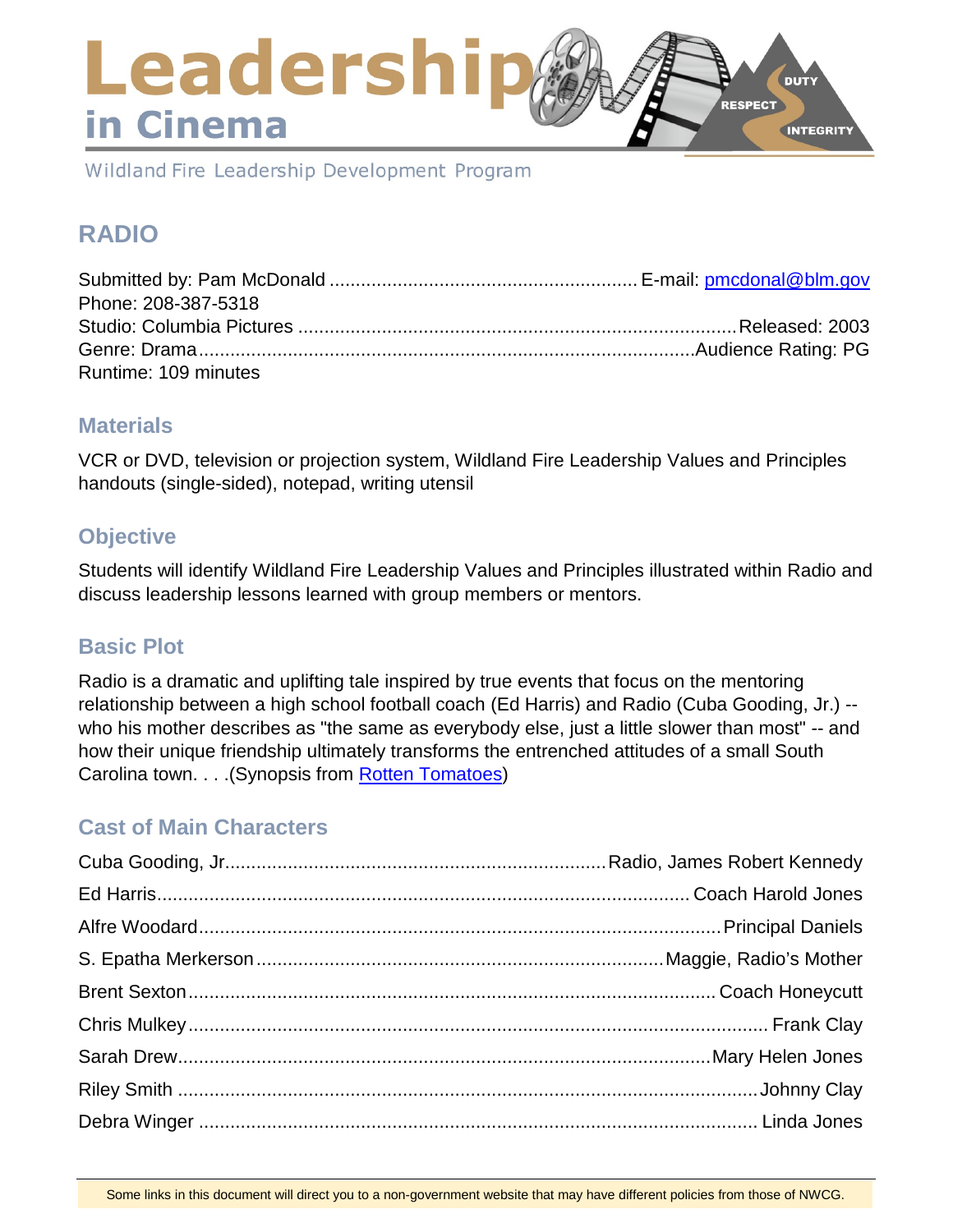# **Facilitation Options**

Radio illustrates an abundance of good and bad examples of leadership values and principles. Special emphasis exists on mentoring and setting the example. This film does not stress a racial issue but addresses the impact that people can have on one another. Students should have few problems identifying those that correspond to the Wildland Fire Leadership Values and Principles. The objective is not to identify every leadership principle but to promote thought and discussion. Students should be less concerned with how many principles they view within the film and more concerned with how the principles they do recognize can be used to develop themselves as a leader.

The film can be viewed in its entirety or by clip selection, depending on facilitator intent and time schedules. Another method is to have the employee(s) view the film on his/her own and then hold the discussion session.

## **Full-film Facilitation Suggestion**

When opting for the full-film method, the facilitator should determine a good breaking point near the middle of the film.

- 1. Review the Wildland Fire Leadership Values and Principles with students.
- 2. Advise students to document instances within the film that illustrate/violate the Wildland Fire Leadership Values and Principles on the handout provided.
- 3. Break students into small discussion groups.
- 4. Show students Radio.
- 5. Break. (Suggestion: After the football season concludes.)
- 6. Begin the guided discussion.
- 7. Provide a short synopsis with some "ticklers" to pay attention before beginning the rest of the film.
- 8. Resume the film.
- 9. Have students discuss their findings and how they will apply leadership lessons learned to their role in wildland fire suppression. Facilitate discussion in groups that have difficulty.
- 10.Wrap up the session and encourage students to apply leadership lessons learned in their personal and work lives.

### **Clip Facilitation Suggestion**

- 1. Review the Wildland Fire Leadership Value or Principle targeted for discussion. (May be given or ask students to identify the value or principle being illustrated after viewing the clip.)
- 2. Show the clip.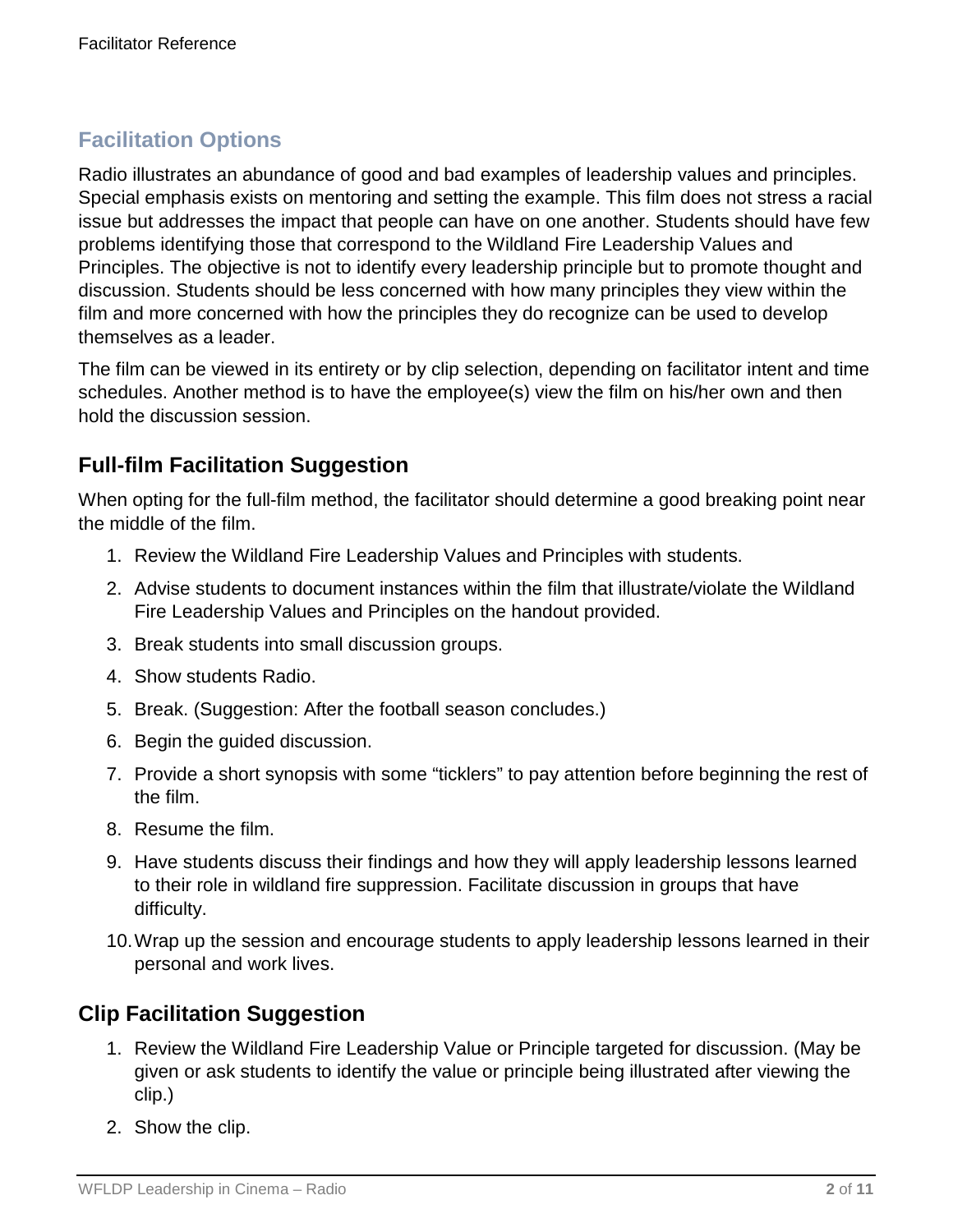- 3. Facilitate discussion regarding the selected clip and corresponding value and/or principle.
- 4. Break students into small discussion groups.
- 5. Have students discuss their findings and how they will apply leadership lessons learned to their role in wildland fire suppression. Facilitate discussion in groups that may have difficulty.
- 6. Wrap up the session and encourage students to apply leadership lessons learned in their personal and work lives.

### **Mentor Suggestion**

Use either method presented above. The mentor should be available to the student to discuss lessons learned from the film as well as incorporating them to the student's leadership selfdevelopment plan.

Encouraging individuals to keep a leadership journal is an excellent way to document leadership values and principles that are practiced.

Suggest other wildland fire leadership toolbox items that will contribute to the overall leadership development of the student.

Hyperlinks have been included to facilitate the use of the [Wildland Fire Leadership Development](https://www.fireleadership.gov/)  [Program website.](https://www.fireleadership.gov/) Encourage students of leadership to visit the [website.](https://www.fireleadership.gov/)

### **Radio**

The following clips illustrate/violate the Wildland Leadership Values and Principles. These are only guidelines and may be interpreted differently by other views; they are presented as a guide for facilitation.

### **Duty**

- Coach Jones shows the utmost in professional character throughout the entire movie. (Adhere to professional standard operating procedures.)
- Mrs. Daniels and Mrs. Kennedy ask Coach Jones why he is doing what he's doing. He really doesn't know. (Clearly state expectations.)
- Coach Jones gives Radio a job on the football team. (Consider individual skill levels and development needs when assigning tasks.)
- Radio blurts out the football play to the opposing team. Coach Jones mentors Radio on what is acceptable throughout the film. (Issue clear instructions. Use positive feedback to modify duties, tasks and assignments when appropriate.)
- When Radio is left unsupervised, Johnny convinces Radio that the female coach needs to see him. Principal Daniels questions whether having Radio in the classroom is a good idea. Coach Jones has no clear plan. (Develop contingencies and consider consequences.)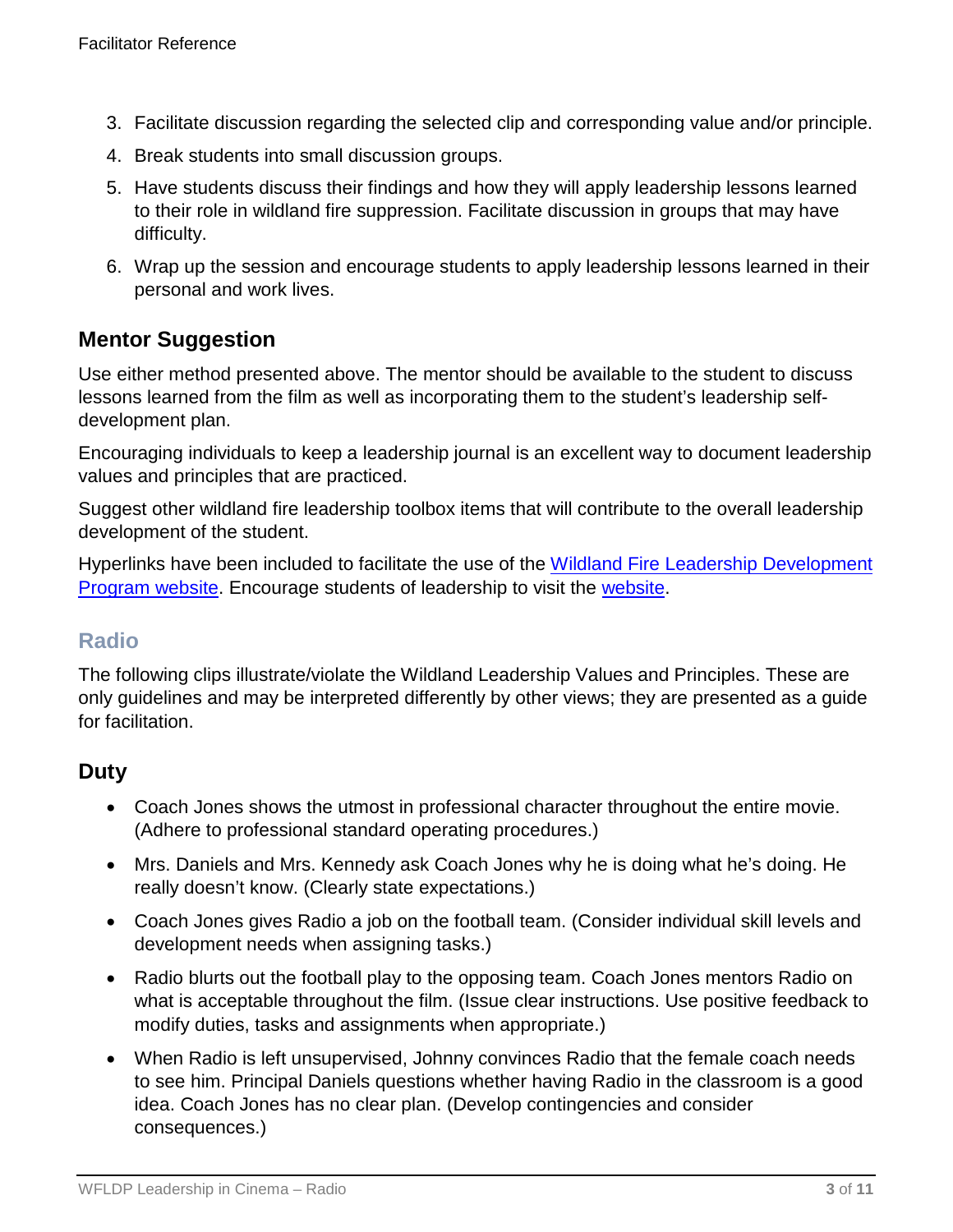### **Respect**

- Coach Jones disciplines nine football players for abusing Radio after the team finishes practice. (Apply disciplinary measures equally.)
- Coach Jones gives the team a pre-game motivational speech. (Give the reason [intent] for assignments and tasks.)
- Coach Jones debriefs with the men—extended team—in the barbershop after the home games. (Conduct frequent debriefings with the team to identify lessons learned.)
- After the last football game, Coaches Jones and Honeycutt talk about Radio's future. Honeycutt tells Jones to make the call as the Athletic Director. (Provide early warning to subordinates of tasks they will be responsible for.)
- Coach Jones nearly sacrifices his relationship with Mary Helen to help Radio. (Take care of our subordinate's needs.)

### **Integrity**

- Coach Jones tells Radio that he cannot ride on the bus to the out-of-town game. Makes it up to Radio the next game. (Don't show discouragement when facing setbacks.)
- Coach Jones has not told Principal Daniels that Radio is visiting his classroom. (Keep your superiors informed of your actions.)
- Coach Jones tells Radio that giving the community his Christmas presents was a good thing. (Credit subordinates for good performance.)
- Coach Jones tells Mary Helen the reason why he is helping Radio. (Know the strengths/weaknesses in your character and skill level. Share the hazards and hardships with your subordinates.)
- Coach Jones resigns as head football coach. (Accept full responsibility for and correct poor team performance. Choose the difficult right over the easy wrong.)

# **Radio**

### **Guided Discussion – Possible Answers**

- 1. How does Coach Jones' dual role as head football coach and Athletic Director affect his ability to make objective decisions where Radio is concerned?
	- Answers will vary. Coach Jones tends to be too closely attached to Radio. He may be doing the right thing, but at what costs? What is his motivation?
- 2. During the first practice Coach Jones says, "We do things as a team, Gentlemen. If one player doesn't execute, it's the difference between six yards and six points." How does this statement relate to actions on the fireline?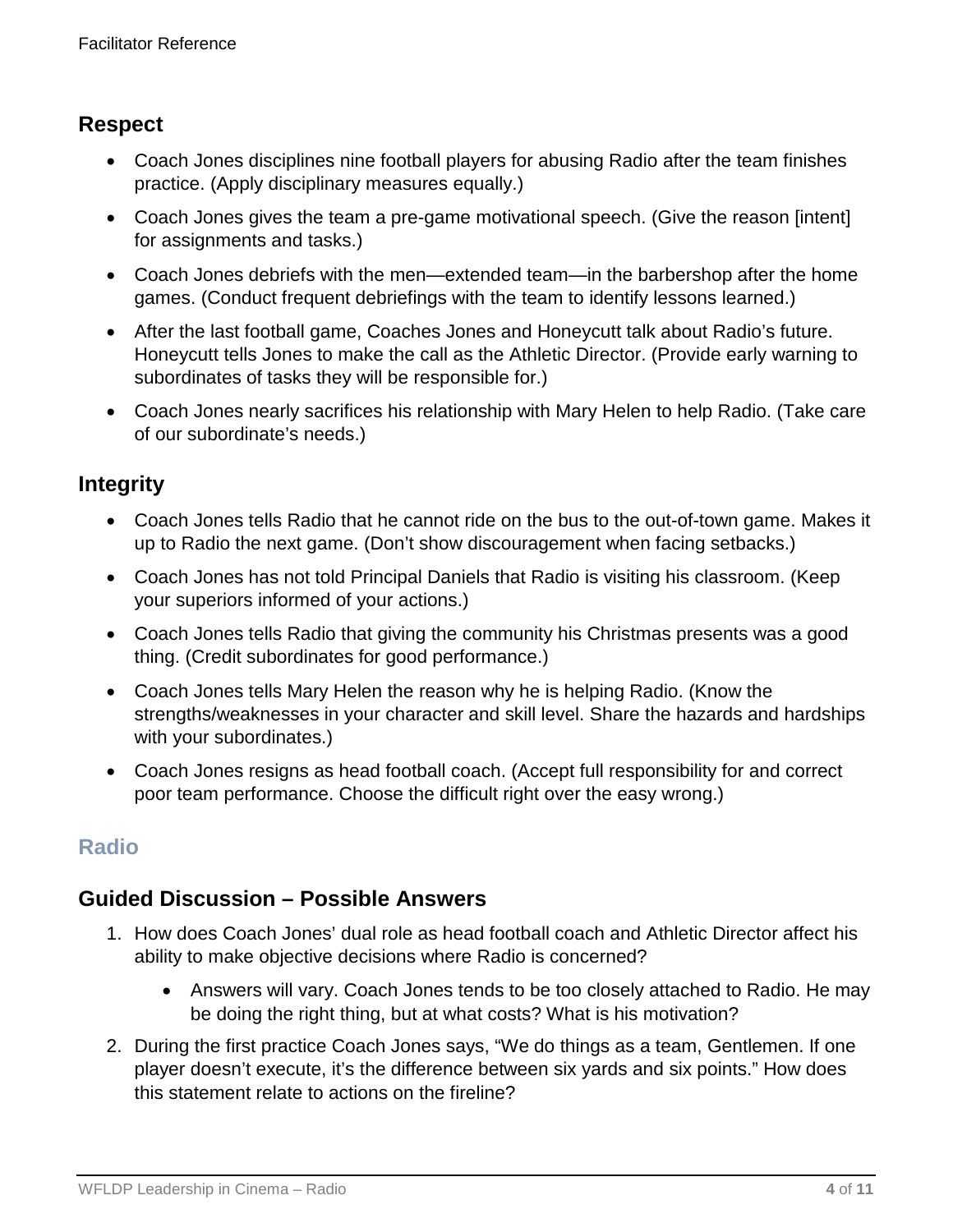- Answers will vary. Wildland firefighting requires a coordinated team effort. When violations occur within the Standard Firefighting Orders or the Watch Out Situations, the difference could be lives. Team effort not only accomplishes the mission but also provides for the safety of all involved.
- 3. Leaders must discipline subordinates on occasion. How well did Coach Jones handle the two disciplinary situations—abuse of Radio and girls' locker room incident? How would you have handled the situations differently?
	- Answers will vary. Coach Jones addressed the situations immediately but held off with the punishment. He had time to assess the implications of the situation and obtain as much information as possible. His disciplinary actions in the abuse situation addressed all nine individuals and not the entire team—appropriate action. Should criminal charges have been considered? In the case of the girls' locker room incident, nothing was done to the two team members who witnessed the action along with Johnny.
- 4. Is Principal Daniels an effective leader? Identify strengths and weaknesses in her leadership.
	- Principal Daniels is a very supportive of Coach Jones—including putting her job on the line when a member of the school board visits to discuss Radio. She seems to be on top of situations and backs Coach Jones' disciplinary decisions. However, Coach Jones identifies her lapse of authority when Mr. Clay begins to call the shots. Her handling of Frank Clay and the parent meeting were not professional and above the board. Although her intentions were good, her approach was questionable.
- 5. Coach Jones gives a speech to his team prior to the first game. How effective is this briefing? How effective are the briefings that you receive on the fireline? What tool exists to aid a fireline leader in giving a briefing?
	- Answers will vary. Coach Jones gives a very powerful speech. His use of visualization allows the team to feel success prior to entering the stadium. He asks that each player do what needs done to the benefit of the team. "You win your battles and we'll win our war."
	- Answers will vary.
	- The [Incident Response Pocket Guide](https://www.nwcg.gov/sites/default/files/publications/pms461.pdf) provides leaders of all levels with a Briefing Checklist (located on the inside back cover). The **Leadership Toolbox** also has a section on Briefing and Intent.
- 6. Coach Jones attends after-game reviews with members of the community at the local barbershop. Is this type of review worthwhile or professional? What review process does the wildland fire leader have available to conclude an incident?
	- Answers will vary. Some students may question the professionalism of talking about the game with the community. Coach Jones excuses himself at one point when Radio is identified as a "distraction that needs dealing with." Although we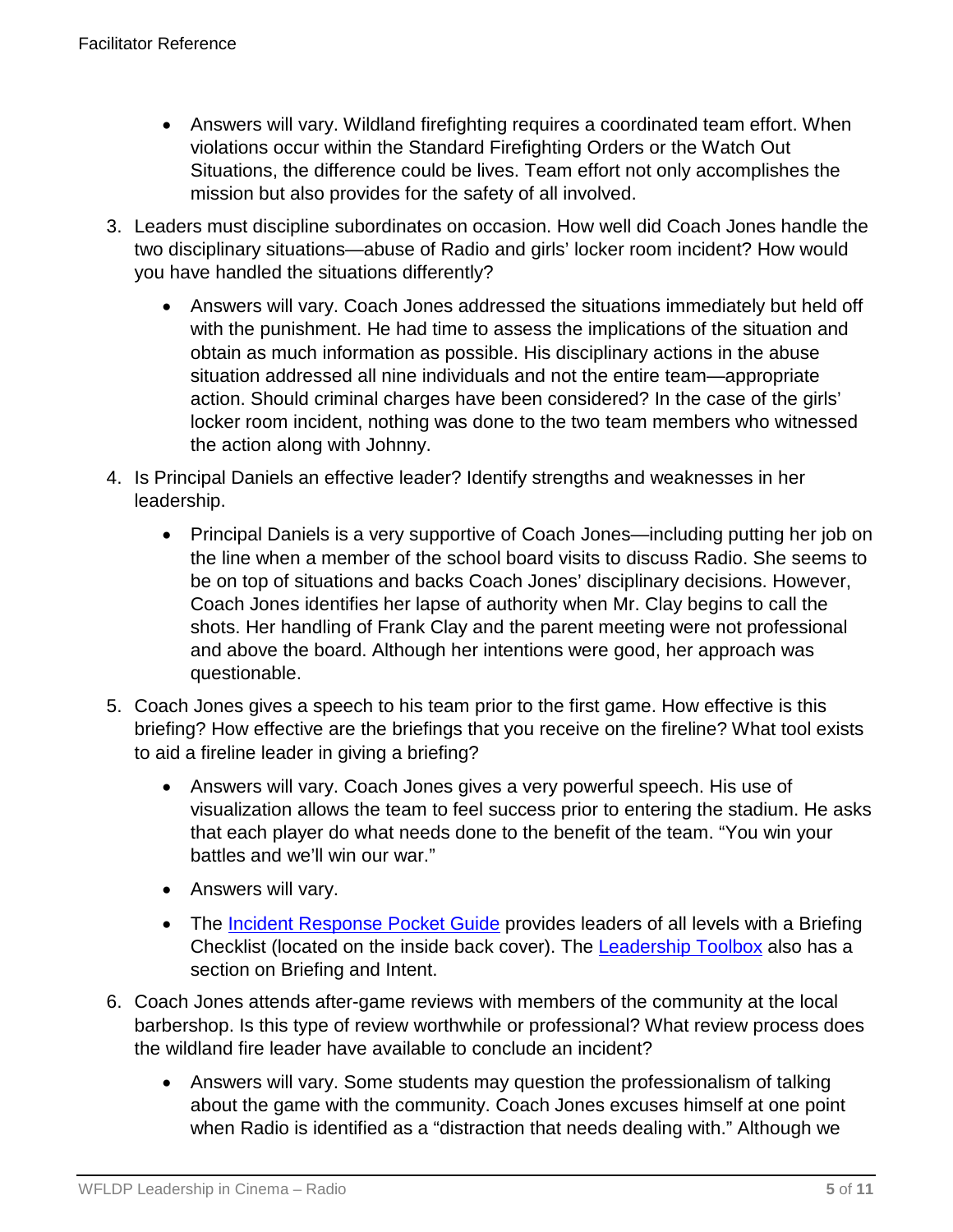don't see them, a more professional review would occur between the coaches and players.

- After Action Reviews are available to the wildland fire leader. The Incident [Response Pocket Guide](https://www.nwcg.gov/sites/default/files/publications/pms461.pdf) provides leaders of all levels with a process (located on page 17). Additional information can be found in the Leadership Toolbox and on the [Wildland Fire Lessons Learned website.](https://www.wildfirelessons.net/home)
- 7. Frank Clay claims that Radio is a distraction to the team; asks if Coach Jones has a football team or a social club. Principal Daniels wonders if Radio is just a glorified mascot. Is teamwork all about winning or accomplishing the objective, or has more been learned in this situation?
	- Answers will vary. Teamwork is more than completing the objective. Coach Jones does an excellent job of creating citizens of his players. The lessons learned will make the players well-rounded individuals. Players learned the meaning of values and principles in their organization.
- 8. When Coach Jones is called to Mrs. Daniels' office to meet with Mr. Tucker, school board representative, he leaves Radio in charge of the classroom. Is this appropriate? Have you been in a similar situation on the fireline where your supervisor left you under the direction of someone without experience? How did you handle the situation?
	- Answers will vary.
- 9. Mrs. Kennedy asks Coach Jones why he is doing what he is doing with Radio. He responds, "I figure it's the right thing to do." Mrs. Kennedy replies, "There's a lot out there that's right; don't mean we always do it." How does this statement apply to the wildland firefighter?
	- Answers will vary. Humans don't always do the right thing. Ethics are an important part of the wildland firefighter's job. Use this opportunity to talk about ethics. The Bureau of Land Management created "Do What's Right: EEO, Conduct and the Wildland Fire Community" in April 2004. Contact a BLM Human Resources or EEO Manager in your area for additional information about this product.
- 10.Coach Jones confronts Frank Clay concerning his maneuvers to remove Radio from the classroom and the football team. Are Mr. Clay's concerns warranted? As Coach Jones, how would you have handled this situation differently?
	- Answers will vary. Mr. Clay is warranted in his concerns. The school has little experience with a severely handicapped individual. However, his concerns seem to be more about his son's being a member of a winning team than about Radio, students, or the other players.
	- Coach Jones handles the situation very professionally. He expresses to Mr. Clay, "At least I know where you stand."
- 11.Coach Jones begins to feel that helping Radio is a mistake. Leaders will make mistakes. Do you feel that Coach Jones made a mistake? Have you made a mistake as a leader? How did you handle the situation?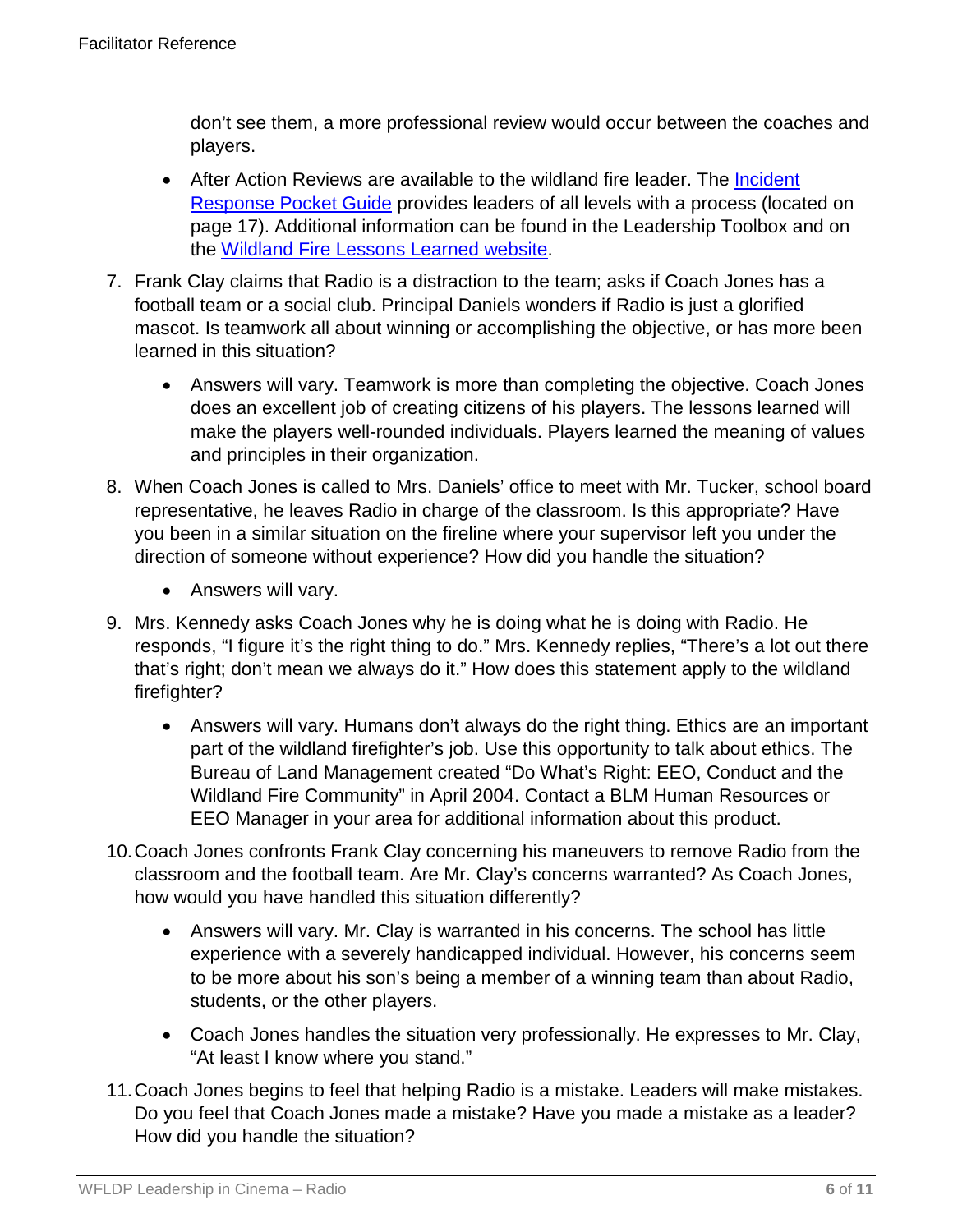- Answers will vary. Mrs. Jones says it best, "It's never a mistake to care for someone." Although Radio was not Coach Jones responsibility, he felt it necessary to help him. Coaches after him did the same thing. The principal, school board, community, and nation embraced Radio.
- Answers will vary.
- 12.Coach Jones attempts to get Radio to graduate. Radio is content to be an 11th grader. Many subordinates will work within their comfort level. As a leader, how can you motivate subordinates to break the comfort barrier?
	- Answers will vary. Developing subordinate employees is a critical function leaders must perform. Without proper opportunities to learn new job skills, face new challenges, or grow within an organization many employees will never reach their full potential. As a leader you have a responsibility to your followers and to your organization to pass your knowledge on…to pay back your mentors by paying forward. Tips are available in the [Leadership Toolbox.](https://www.fireleadership.gov/)
- 13.Coach Jones mentors Radio; his efforts and those of other coaches along the way continue to make James Robert Kennedy a valuable member of the Anderson, South Carolina, society. Is there a mentor that helped you become the leader you are today? How do you intend to "pay it forward"?
	- Answers will vary.
- 14.In the parent meeting at the barbershop, Coach Jones says, "We're not the ones who've been teaching Radio. Radio's been teaching us. Cuz the way he treats us all the time is the way we wish we treated each other even part of the time." As a leader, what does this statement say to you about leadership and teamwork?
	- Answers will vary. This scenario ties into the Golden Rule (Treat others as you want to be treated.) and Mrs. Kennedy's comment: "There's a whole lot out there that's right; don't mean we always do it." Radio was unselfish in his treatment of others. Many can learn from his example.
- 15.How effective was Coach Jones as a leader? What are his strengths and weaknesses? What will you do differently as a leader after viewing this film?
	- Answers will vary.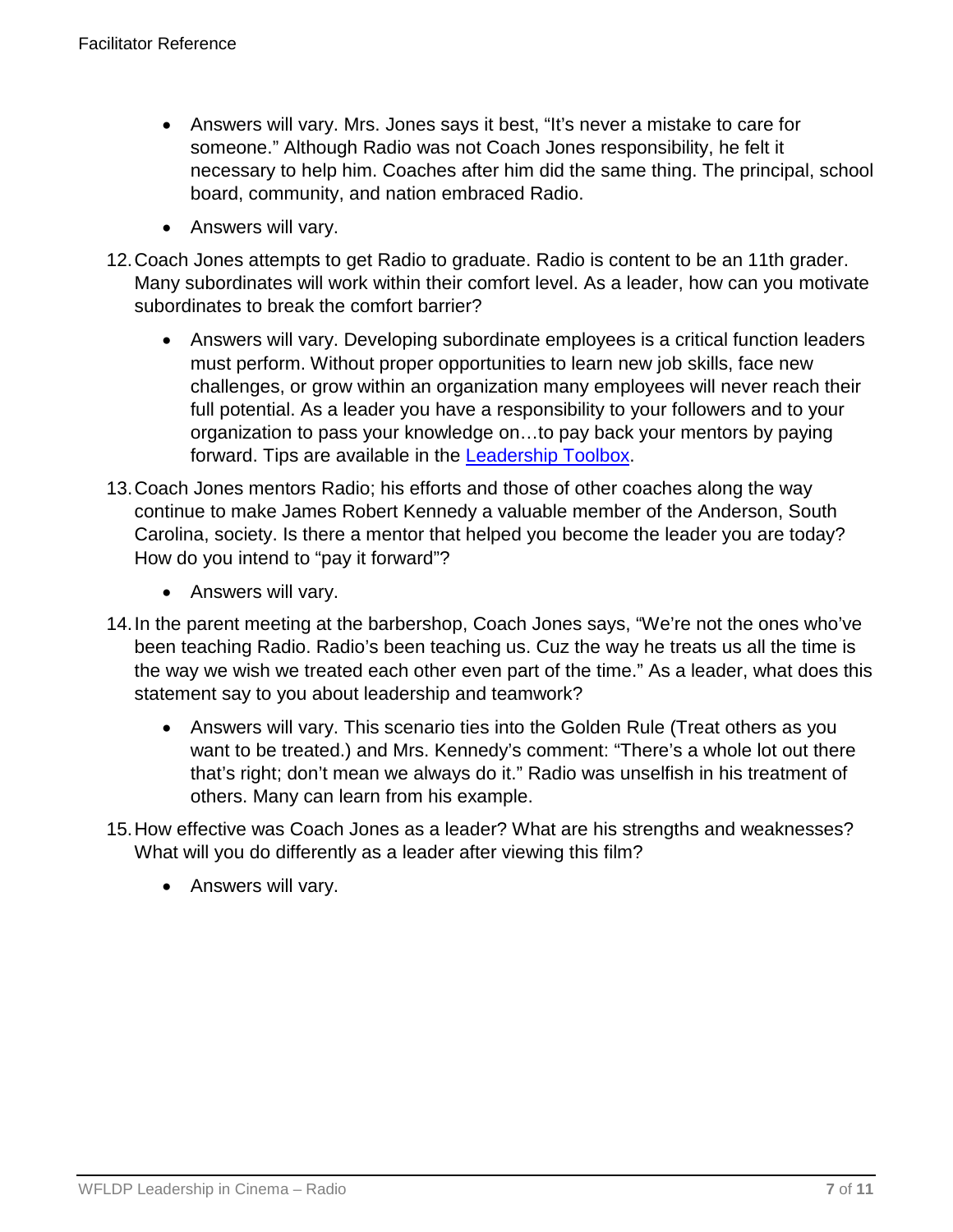#### Be proficient in your job, both technically & as a leader.

- Take charge when in charge.
- Adhere to professional standard operating procedures.
- Develop a plan to accomplish given objectives.

#### Make sound & timely decisions.

- Maintain situation awareness in order to anticipate needed actions.
- Develop contingencies & consider consequences.
- Improvise within the commander's intent to handle a rapidly changing environment.

#### Ensure that tasks are understood, supervised, accomplished.

- Issue clear instructions.
- Observe & assess actions in progress without micro-managing.
- Use positive feedback to modify duties, tasks & assignments when appropriate.

#### Develop your subordinates for the future.

- Clearly state expectations.
- Delegate tasks that you are not required to do personally.
- Consider individual skill levels & developmental needs when assigning tasks.

#### Know your subordinates and look out for their well-being.

- Put the safety of your subordinates above all other objectives.
- Take care of your subordinate's needs.
- Resolve conflicts between individuals on the team.

#### Keep your subordinates informed.

- Provide accurate & timely briefings.
- Give the reason (intent) for assignments & tasks.
- Make yourself available to answer questions at appropriate times.

#### Build the team.

- Conduct frequent debriefings with the team to identify lessons learned.
- Recognize accomplishments & reward them appropriately.
- Apply disciplinary measures equally.

#### Employ your subordinates in accordance with their capabilities.

- Observe human behavior as well as fire behavior.
- Provide early warning to subordinates of tasks they will be responsible for.

- Consider team experience, fatigue & physical limitations when accepting assignments.

#### Know yourself and seek improvement.

- Know the strengths/weaknesses in your character & skill level.
- Ask questions of peers & supervisors.
- Actively listen to feedback from subordinates.

#### Seek responsibility and accept responsibility for your actions.

- Accept full responsibility for & correct poor team performance.
- Credit subordinates for good performance.
- Keep your superiors informed of your actions.

#### Set the example.

- Share the hazards & hardships with your subordinates.
- Don't show discouragement when facing setbacks.
- Choose the difficult right over the easy wrong.



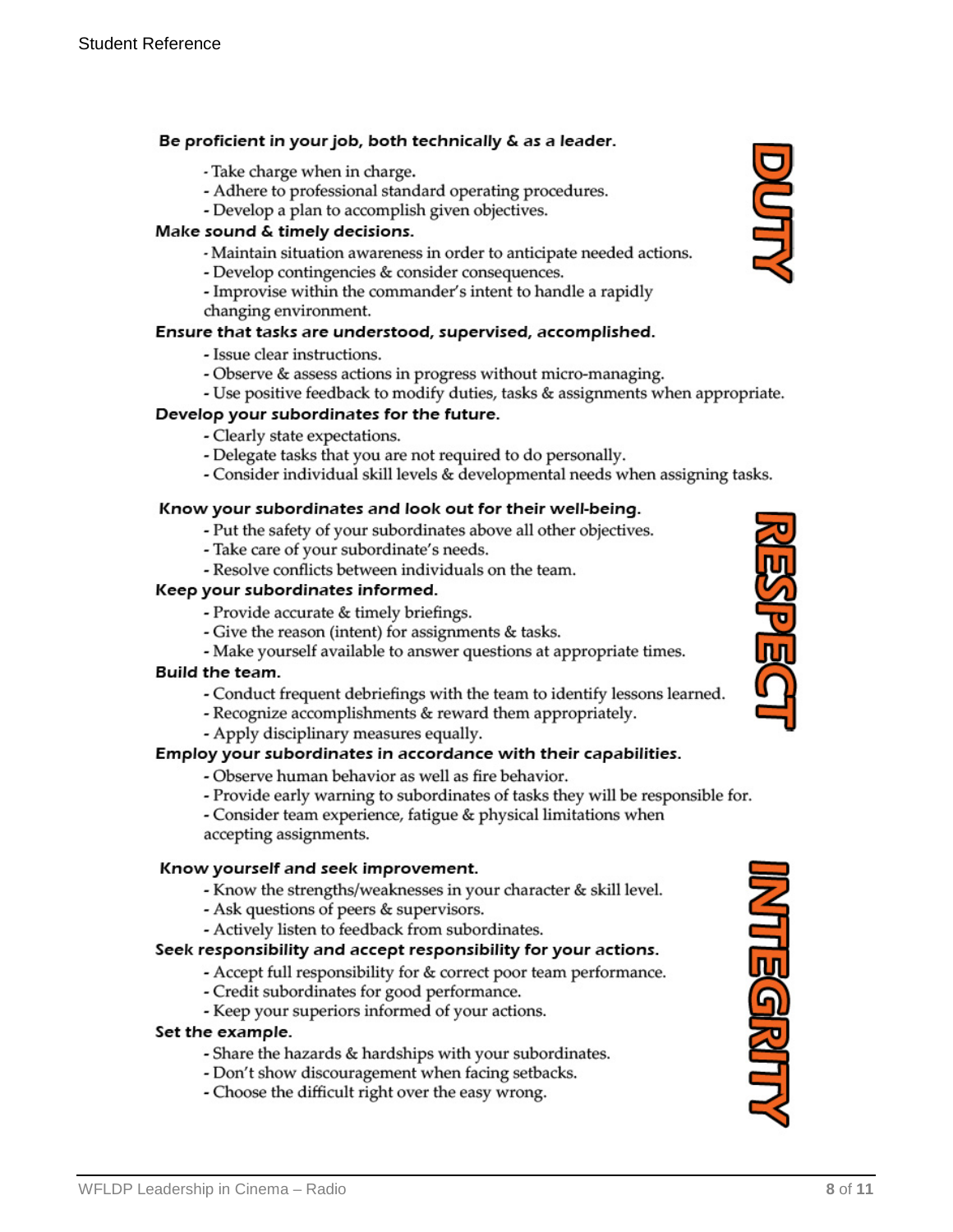### **Radio**

- 1. Document film clips illustrating the Wildland Fire Leadership Values and Principles.
- 2. Discuss leadership lessons learned from the film with group members or mentor.

### **Duty**

- Be proficient in your job, both technically and as a leader.
- Make sound and timely decisions.
- Ensure that tasks are understood, supervised and accomplished.
- Develop your subordinates for the future.

What scenes from the movie relate to "Duty"?

### **Respect**

- Know your subordinates and look out for their well-being.
- Keep your subordinates informed.
- Build the team.
- Employ your subordinates in accordance with their capabilities.

What scenes from the movie relate to "Respect"?

### **Integrity**

- Know yourself and seek improvement.
- Seek responsibility and accept responsibility for your actions.
- Set the example.

What scenes from the movie relate to "Integrity"?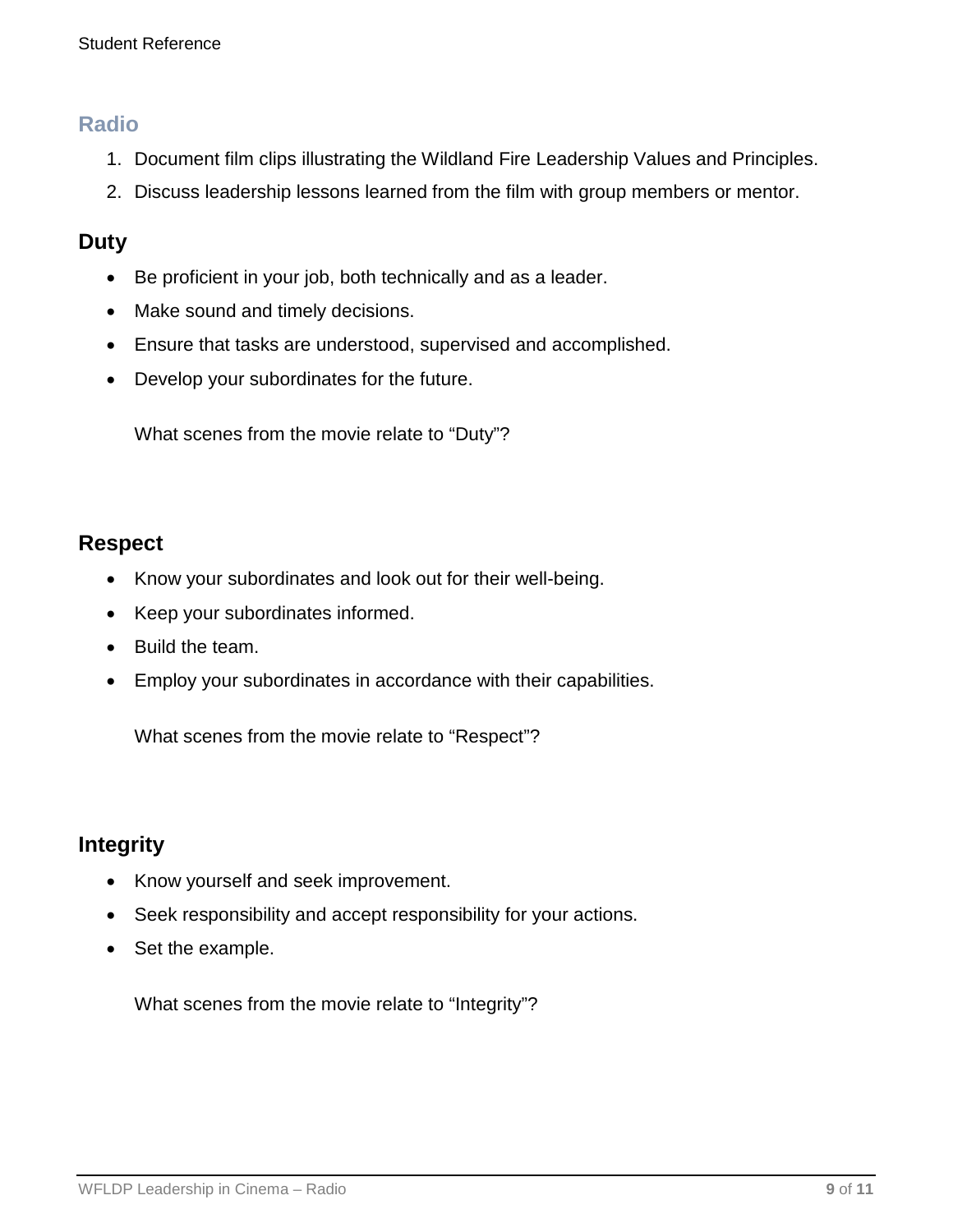# **Radio**

### **Guided Discussion**

- 2. How does Coach Jones' dual role as head football coach and Athletic Director affect his ability to make objective decisions where Radio is concerned?
- 3. During the first practice Coach Jones says, "We do things as a team, Gentlemen. If one player doesn't execute, it's the difference between six yards and six points." How does this statement relate to actions on the fireline?
- 4. Leaders must discipline subordinates on occasion. How well did Coach Jones handle the two disciplinary situations—abuse of Radio and girls' locker room incident? How would you have handled the situations differently?
- 5. Is Principal Daniels an effective leader? Identify strengths and weaknesses in her leadership.
- 6. Coach Jones gives a speech to his team prior to the first game. How effective is this briefing? How effective are the briefings that you receive on the fireline? What tool exists to aid a fireline leader in giving a briefing?
- 7. Coach Jones attends after-game reviews with members of the community at the local barbershop. Is this type of review worthwhile or professional? What review process does the wildland fire leader have available to conclude an incident?
- 8. Frank Clay claims that Radio is a distraction to the team; asks if Coach Jones has a football team or a social club. Principal Daniels wonders if Radio is just a glorified mascot. Is teamwork all about winning or accomplishing the objective, or has more been learned in this situation?
- 9. When Coach Jones is called to Mrs. Daniels' office to meet with Mr. Tucker, school board representative, he leaves Radio in charge of the classroom. Is this appropriate? Have you been in a similar situation on the fireline where your supervisor left you under the direction of someone without experience? How did you handle the situation?
- 10.Mrs. Kennedy asks Coach Jones why he is doing what he is doing with Radio. He responds, "I figure it's the right thing to do." Mrs. Kennedy replies, "There's a lot out there that's right; don't mean we always do it." How does this statement apply to the wildland firefighter?
- 11.Coach Jones confronts Frank Clay concerning his maneuvers to remove Radio from the classroom and the football team. Are Mr. Clay's concerns warranted? As Coach Jones, how would you have handled this situation differently?
- 12.Coach Jones begins to feel that helping Radio is a mistake. Leaders will make mistakes. Do you feel that Coach Jones made a mistake? Have you made a mistake as a leader? How did you handle the situation?